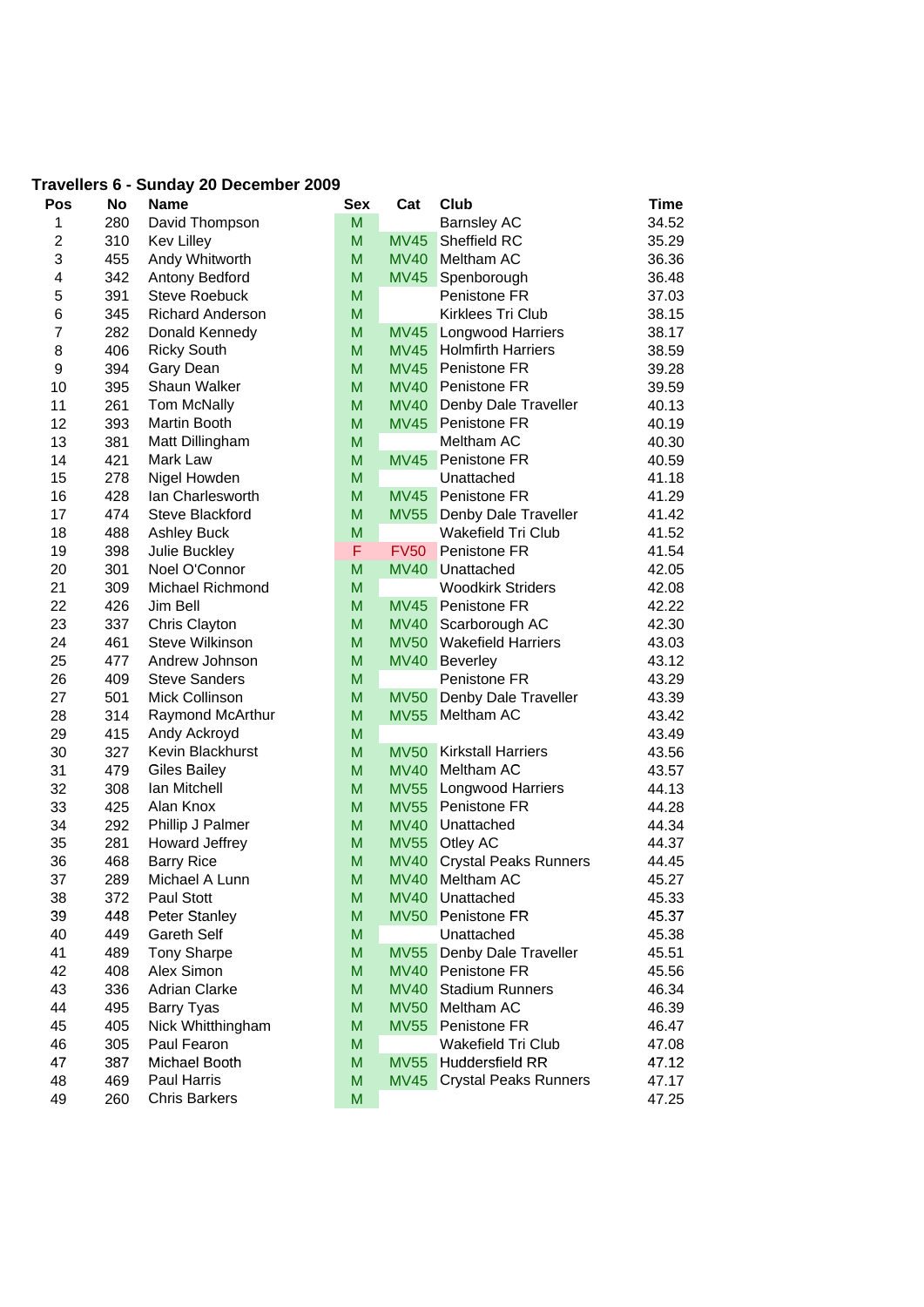| 50  | 378 | <b>Chris Oxley</b>       |
|-----|-----|--------------------------|
| 51  | 463 | <b>Mike Horsfall</b>     |
| 52  | 265 | David Craig Tipton       |
| 53  | 396 | Peter Davidson           |
| 54  | 353 | <b>Brandon Holroyd</b>   |
| 55  | 379 | Mark Vollans             |
| 56  | 276 | Andy Hargreaves          |
| 57  | 317 | James Riley              |
| 58  | 500 | Andy Bamforth            |
| 59  | 350 | <b>Shaun Tunstall</b>    |
| 60  | 403 | <b>Geoff Dimelow</b>     |
| 61  | 334 | <b>Craig Birchall</b>    |
| 62  | 389 | John Spencer             |
| 63  | 322 | Kaeti MacKenzie          |
| 64  | 502 | Nathan Collinson         |
| 65  | 436 | <b>Richard Docker</b>    |
| 66  | 311 | Jacky Smith              |
| 67  | 404 | Kathryn Goldthorpe       |
| 68  | 286 | Emma Louise Wolff        |
|     | 346 | <b>Claire Anderson</b>   |
| 69  |     |                          |
| 70  | 401 | <b>Phil Buckley</b>      |
| 71  | 435 | Mark Dolan               |
| 72  | 402 | <b>Bob Innes</b>         |
| 73  | 306 | Joanne Worboys-Hodg      |
| 74  | 450 | Karl Banks               |
| 75  | 471 | <b>Philip Snow</b>       |
| 76  | 472 | Jennie Catley            |
| 77  | 432 | Jeffrey Taylor           |
| 78  | 467 | <b>Oliver Crossley</b>   |
| 79  | 412 | Andy Plummer             |
| 80  | 459 | <b>Charlotte Coleman</b> |
| 81  | 407 | <b>Steve Millwood</b>    |
| 82  | 413 | Sue Charlesworth         |
| 83  | 285 | Simon Greene             |
| 84  | 382 | Sally Caton              |
| 85  | 411 | Sarah Phelan             |
| 86  | 355 | Peter Ramsden            |
| 87  | 414 | Jane Cockerton           |
| 88  | 307 | <b>Claire Whitwam</b>    |
| 89  | 466 | Ross Crawshaw            |
| 90  | 433 | Peter Frankland          |
| 91  | 377 | Tim Wade                 |
| 92  | 259 | <b>Gail Tombs</b>        |
| 93  | 429 | <b>Tracy Woodward</b>    |
| 94  | 284 | Darren Gale              |
| 95  | 410 | Colin Porteous           |
| 96  | 499 | <b>Martin Fleming</b>    |
| 97  | 498 | <b>Richard Collson</b>   |
| 98  | 319 | Stephen Wilby            |
| 99  | 417 | Barbara Haigh            |
| 100 | 434 | <b>Graham Guest</b>      |

| 50  | 378 | <b>Chris Oxley</b>       | M | MV45        | <b>Kingstone RC</b>         | 47.30 |
|-----|-----|--------------------------|---|-------------|-----------------------------|-------|
| 51  | 463 | Mike Horsfall            | M | <b>MV60</b> | Denby Dale Traveller        | 47.50 |
| 52  | 265 | David Craig Tipton       | M | <b>MV40</b> | Unattached                  | 47.54 |
| 53  | 396 | Peter Davidson           | M |             | Penistone FR                | 47.55 |
| 54  | 353 | <b>Brandon Holroyd</b>   | M |             | <b>Holmfirth Harriers</b>   | 48.06 |
| 55  | 379 | Mark Vollans             | M |             | <b>Rodillian Runners</b>    | 48.21 |
| 56  | 276 | Andy Hargreaves          | M | <b>MV55</b> | Meltham AC                  | 48.27 |
| 57  | 317 | James Riley              | M |             | <b>Stadium Runners</b>      | 48.28 |
| 58  | 500 | Andy Bamforth            | M | <b>MV40</b> | Unattached                  | 48.33 |
| 59  | 350 | Shaun Tunstall           | M | <b>MV40</b> | Unattached                  | 48.34 |
| 60  | 403 | <b>Geoff Dimelow</b>     | M | <b>MV55</b> | <b>Penistone FR</b>         | 48.35 |
| 61  | 334 | Craig Birchall           | M |             | Penistone FR                | 48.40 |
| 62  | 389 | John Spencer             | M | <b>MV50</b> | <b>Hallamshire Harriers</b> | 48.40 |
| 63  | 322 | Kaeti MacKenzie          | F |             | <b>Barnsley AC</b>          | 48.45 |
| 64  | 502 | Nathan Collinson         | M |             | Denby Dale Traveller        | 49.05 |
| 65  | 436 | <b>Richard Docker</b>    | M | <b>MV45</b> | Unattached                  | 49.07 |
| 66  | 311 | Jacky Smith              | F | <b>FV55</b> | Sheffield RC                | 49.19 |
| 67  | 404 | Kathryn Goldthorpe       | F | <b>FV35</b> | Penistone FR                | 49.32 |
| 68  | 286 | Emma Louise Wolff        | F |             | <b>Wakefield Tri Club</b>   | 49.34 |
| 69  | 346 | <b>Claire Anderson</b>   | F |             | Holme Pierrepont RC         | 49.44 |
| 70  | 401 | <b>Phil Buckley</b>      | M | <b>MV50</b> | Penistone FR                | 49.49 |
| 71  | 435 | Mark Dolan               | M | <b>MV45</b> | <b>Holmfirth Harriers</b>   | 49.50 |
| 72  | 402 | <b>Bob Innes</b>         | M | <b>MV55</b> | <b>Penistone FR</b>         | 49.55 |
| 73  | 306 | Joanne Worboys-Hodgson   | F | <b>FV35</b> | Denby Dale Traveller        | 50.05 |
| 74  | 450 | Karl Banks               | M |             | Unattached                  | 50.11 |
| 75  | 471 | <b>Philip Snow</b>       | M | <b>MV45</b> | Doncaster AC                | 50.13 |
| 76  | 472 | Jennie Catley            | F |             | Doncaster AC                | 50.15 |
| 77  | 432 | Jeffrey Taylor           | M | <b>MV70</b> | Meltham AC                  | 50.26 |
| 78  | 467 | <b>Oliver Crossley</b>   | M |             | Unattached                  | 50.32 |
| 79  | 412 | Andy Plummer             | M | <b>MV50</b> | Penistone FR                | 50.39 |
| 80  | 459 | <b>Charlotte Coleman</b> | F | <b>FV35</b> | Denby Dale Traveller        | 50.59 |
| 81  | 407 | Steve Millwood           | M | <b>MV60</b> | Penistone FR                | 51.09 |
| 82  | 413 | Sue Charlesworth         | F | <b>FV45</b> | Penistone FR                | 51.19 |
| 83  | 285 | Simon Greene             | M | <b>MV55</b> | Northern Vets               | 51.22 |
| 84  | 382 | Sally Caton              | F | <b>FV35</b> | <b>Huddersfield RR</b>      | 51.25 |
| 85  | 411 | Sarah Phelan             | F | <b>FV35</b> | Penistone FR                | 51.26 |
| 86  | 355 | Peter Ramsden            | M | <b>MV55</b> | Denby Dale Traveller        | 51.33 |
| 87  | 414 | Jane Cockerton           | F | <b>FV45</b> | Penistone FR                | 51.35 |
| 88  | 307 | Claire Whitwam           | F | <b>FV45</b> | <b>Holmfirth Harriers</b>   | 51.37 |
| 89  | 466 | Ross Crawshaw            | M |             | Unattached                  | 51.47 |
| 90  | 433 | Peter Frankland          | M |             | Unattached                  | 52.02 |
| 91  | 377 | Tim Wade                 | M | <b>MV50</b> | Kingstone RC                | 52.16 |
| 92  | 259 | Gail Tombs               | F | <b>FV55</b> | <b>Abbey Runners</b>        | 52.18 |
| 93  | 429 | <b>Tracy Woodward</b>    | F | <b>FV35</b> | <b>Hallamshire Harriers</b> | 52.20 |
| 94  | 284 | Darren Gale              | M |             | Unattached                  | 52.21 |
| 95  | 410 | <b>Colin Porteous</b>    | M | <b>MV50</b> | Penistone FR                | 52.22 |
| 96  | 499 | <b>Martin Fleming</b>    | M | <b>MV40</b> | Unattached                  | 52.31 |
| 97  | 498 | <b>Richard Collson</b>   | M |             | Unattached                  | 52.32 |
| 98  | 319 | Stephen Wilby            | M | <b>MV55</b> | Queensbury RC               | 52.41 |
| 99  | 417 | Barbara Haigh            | F | <b>FV60</b> | Penistone FR                | 53.00 |
| 100 | 434 | <b>Graham Guest</b>      | M |             | Denby Dale Traveller        | 53.03 |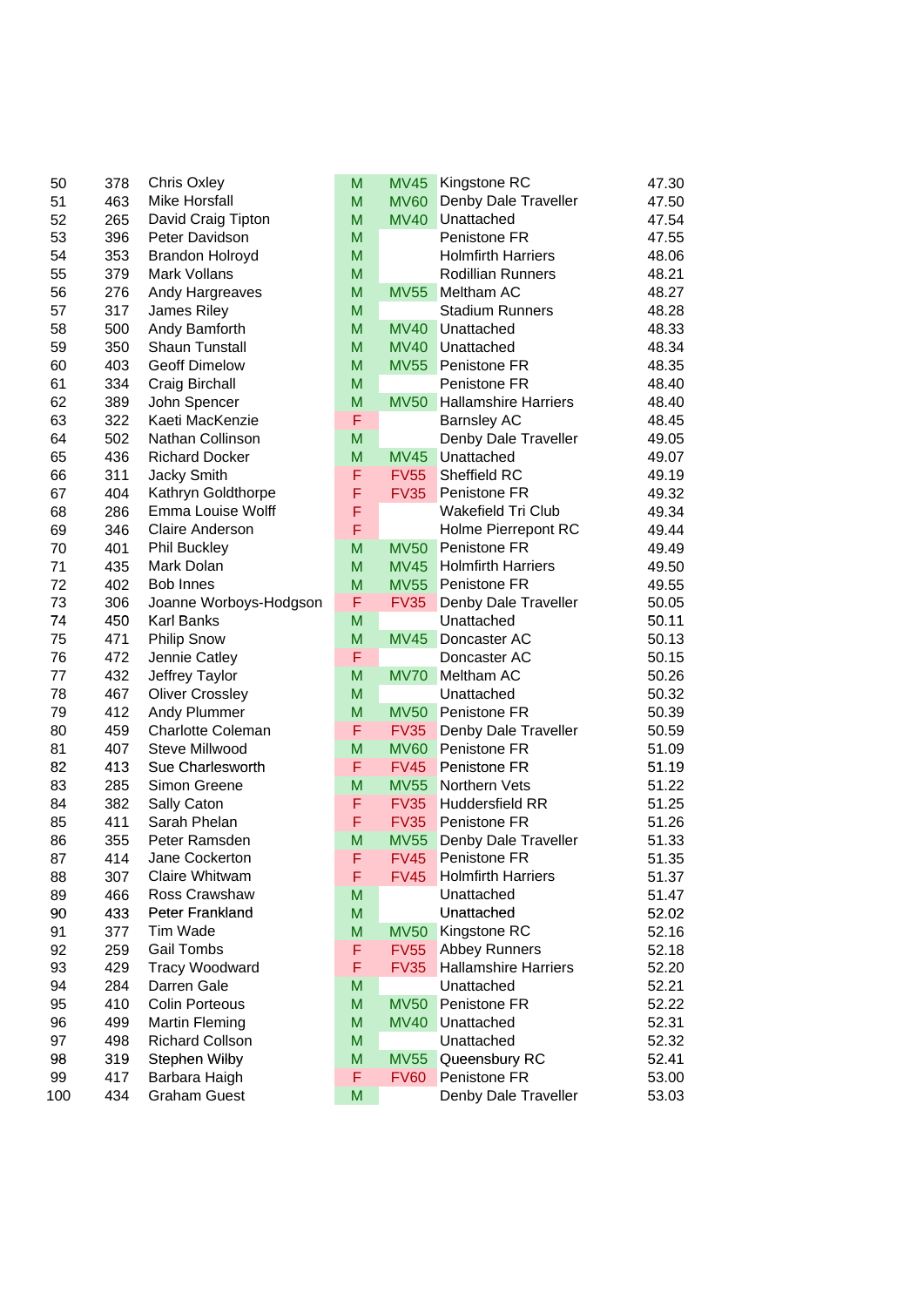| 101 | 458        | Gordon Behrens          |
|-----|------------|-------------------------|
| 102 | 370        | Leah James              |
| 103 | 371        | David Lockwood          |
| 104 | 487        | Mark Box                |
| 105 | 252        | David English           |
| 106 | 416        | <b>Brent Lindsay</b>    |
| 107 | 418        | Ray Brown               |
| 108 | 329        | <b>Martin Sturdy</b>    |
| 109 | 299        | <b>Chris Trow</b>       |
| 110 | 367        | Rebecca Branford        |
| 111 | 360        | Alan Bolton             |
| 112 | 297        | <b>Nigel Cliff</b>      |
| 113 | 480        | <b>Brian Cooper</b>     |
| 114 | 374        | Andy Hughes             |
| 115 | 375        | Emma Barton             |
|     |            | <b>Stuart Woodhead</b>  |
| 116 | 400        |                         |
| 117 | 320        | Paul Donlon             |
| 118 | 338        | Julie Clayton           |
| 119 | 349        | Jane Lord               |
| 120 | 460        | Carl Lecomber           |
| 121 | 442        | <b>Carron Watkins</b>   |
| 122 | 253        | John Parry              |
| 123 | 427        | Sue Higham              |
| 124 | 326        | <b>Richard Graham</b>   |
| 125 | 368        | <b>Richard Branford</b> |
| 126 | 470        | Keith Adama             |
| 127 | 328        | Diane Shaw              |
| 128 | 420        | Sarah Mann              |
| 129 | 422        | <b>Nell Law</b>         |
| 130 | 275        | Lena Conlin             |
| 131 | 452        | <b>Richard Hancock</b>  |
| 132 | 454        | Hayley Marsland         |
| 133 | 447        | <b>Melanie Riley</b>    |
| 134 | 315        | Fiona McArthur          |
| 135 | 304        | <b>Patrick Nesden</b>   |
| 136 | 388        | Les Gruszka             |
| 137 | 419        | Paul Parkin             |
| 138 | 443        | Joanne Pratt            |
| 139 | 444        | <b>Beverley Stead</b>   |
| 140 | 446        | <b>Stuart Anderson</b>  |
| 141 | 445        | <b>Martin Bates</b>     |
| 142 | 358        | John Kimberley          |
| 143 | 294        | Fiona Earl              |
| 144 | 348        | <b>Fiona Willis</b>     |
| 145 | 352        | <b>Hilary Booth</b>     |
| 146 | 277        | Alison Hargreaves       |
| 147 |            | Peter Roebuck           |
|     | 383<br>465 | <b>Helen Fawker</b>     |
| 148 |            |                         |
| 149 | 386        | Amanda Hays             |
| 150 | 464        | Pete Andrews            |
| 151 | 347        | David Anderson          |

| 101 | 458 | Gordon Behrens          | M |             | MV40 Denby Dale Traveller    | 53.17 |
|-----|-----|-------------------------|---|-------------|------------------------------|-------|
| 102 | 370 | Leah James              | F |             | Penistone FR                 | 53.18 |
| 103 | 371 | David Lockwood          | M |             | Penistone FR                 | 53.19 |
| 104 | 487 | Mark Box                | M | <b>MV55</b> | <b>Wakefield Harriers</b>    | 53.25 |
| 105 | 252 | David English           | M | <b>MV50</b> | <b>Totley AC</b>             | 53.40 |
| 106 | 416 | <b>Brent Lindsay</b>    | M | <b>MV45</b> | <b>Penistone FR</b>          | 53.46 |
| 107 | 418 | Ray Brown               | M | <b>MV65</b> | <b>Penistone FR</b>          | 53.51 |
| 108 | 329 | <b>Martin Sturdy</b>    | M |             | MV50 Meltham AC              | 54.08 |
| 109 | 299 | <b>Chris Trow</b>       | M |             | <b>Bannatynes</b>            | 54.14 |
| 110 | 367 | Rebecca Branford        | F | <b>FV35</b> | Wakefield Tri Club           | 54.18 |
| 111 | 360 | Alan Bolton             | M | <b>MV40</b> | <b>Rotherham Harriers</b>    | 54.22 |
| 112 | 297 | <b>Nigel Cliff</b>      | M |             | Bannatynes                   | 54.30 |
| 113 | 480 | <b>Brian Cooper</b>     | M | <b>MV40</b> | Kingstone RC                 | 54.40 |
| 114 | 374 | Andy Hughes             | M |             | Unattached                   | 55.01 |
| 115 | 375 | Emma Barton             | F |             | Unattached                   | 55.02 |
| 116 | 400 | <b>Stuart Woodhead</b>  | M | <b>MV50</b> | <b>Penistone FR</b>          | 55.14 |
| 117 | 320 | Paul Donlon             | M | <b>MV50</b> | <b>Stadium Runners</b>       | 55.35 |
| 118 | 338 | Julie Clayton           | F | <b>FV40</b> | Scarborough AC               | 55.40 |
| 119 | 349 | Jane Lord               | F | <b>FV50</b> | <b>Stadium Runners</b>       | 55.45 |
| 120 | 460 | Carl Lecomber           | M | <b>MV50</b> | <b>Stadium Runners</b>       | 55.46 |
| 121 | 442 | <b>Carron Watkins</b>   | F | <b>FV50</b> | Unattached                   | 56.12 |
| 122 | 253 | John Parry              | M | <b>MV40</b> | Unattached                   | 56.18 |
| 123 | 427 | Sue Higham              | F | <b>FV60</b> | <b>Penistone FR</b>          | 56.25 |
| 124 | 326 | <b>Richard Graham</b>   | M |             | MV60 Unattached              | 56.27 |
| 125 | 368 | <b>Richard Branford</b> | M |             | <b>Wakefield Tri Club</b>    | 56.28 |
| 126 | 470 | Keith Adama             | M | <b>MV45</b> | <b>Crystal Peaks Runners</b> | 57.20 |
| 127 | 328 | Diane Shaw              | F | FV45        | <b>Kirkstall Harriers</b>    | 57.28 |
| 128 | 420 | Sarah Mann              | F | <b>FV40</b> | <b>Penistone FR</b>          | 57.44 |
| 129 | 422 | <b>Nell Law</b>         | F | <b>FV35</b> | <b>Penistone FR</b>          | 57.48 |
| 130 | 275 | Lena Conlin             | F | <b>FV40</b> | <b>Ripon Runners</b>         | 58.01 |
| 131 | 452 | <b>Richard Hancock</b>  | M | <b>MV45</b> | <b>Kirkstall Harriers</b>    | 58.05 |
| 132 | 454 | Hayley Marsland         | F | <b>FV35</b> | Unattached                   | 58.37 |
| 133 | 447 | <b>Melanie Riley</b>    | F |             | Unattached                   | 58.38 |
| 134 | 315 | Fiona McArthur          | F | <b>FV55</b> | Meltham AC                   | 58.42 |
| 135 | 304 | Patrick Nesden          | M | <b>MV55</b> | <b>Kirkstall Harriers</b>    | 58.44 |
| 136 | 388 | Les Gruszka             | M | <b>MV55</b> | <b>Huddersfield RR</b>       | 58.45 |
| 137 | 419 | Paul Parkin             | M | <b>MV65</b> | <b>Penistone FR</b>          | 58.58 |
| 138 | 443 | Joanne Pratt            | F | <b>FV45</b> | Unattached                   | 59.05 |
| 139 | 444 | <b>Beverley Stead</b>   | F | <b>FV45</b> | Unattached                   | 59.06 |
| 140 | 446 | <b>Stuart Anderson</b>  | М | <b>MV70</b> | <b>Wakefield Harriers</b>    | 59.09 |
| 141 | 445 | <b>Martin Bates</b>     | M | <b>MV70</b> | Denby Dale Traveller         | 59.18 |
| 142 | 358 | John Kimberley          | M | <b>MV45</b> | Kingstone RC                 | 59.21 |
| 143 | 294 | Fiona Earl              | F | <b>FV40</b> | Bannatynes                   | 59.33 |
| 144 | 348 | <b>Fiona Willis</b>     | F |             | <b>Stadium Runners</b>       | 60.50 |
| 145 | 352 | <b>Hilary Booth</b>     | F | <b>FV45</b> | <b>Holmfirth Harriers</b>    | 61.17 |
| 146 | 277 | Alison Hargreaves       | F | <b>FV45</b> | Meltham AC                   | 61.39 |
| 147 | 383 | Peter Roebuck           | M | <b>MV65</b> | <b>Huddersfield RR</b>       | 62.08 |
| 148 | 465 | Helen Fawker            | F | <b>FV40</b> | Wakefield Tri Club           | 62.46 |
| 149 | 386 | Amanda Hays             | F | <b>FV50</b> | Huddersfield RR              | 63.22 |
| 150 | 464 | Pete Andrews            | M | <b>MV60</b> | Denby Dale Traveller         | 63.33 |
| 151 | 347 | David Anderson          | M | <b>MV50</b> | Unattached                   | 64.01 |
|     |     |                         |   |             |                              |       |